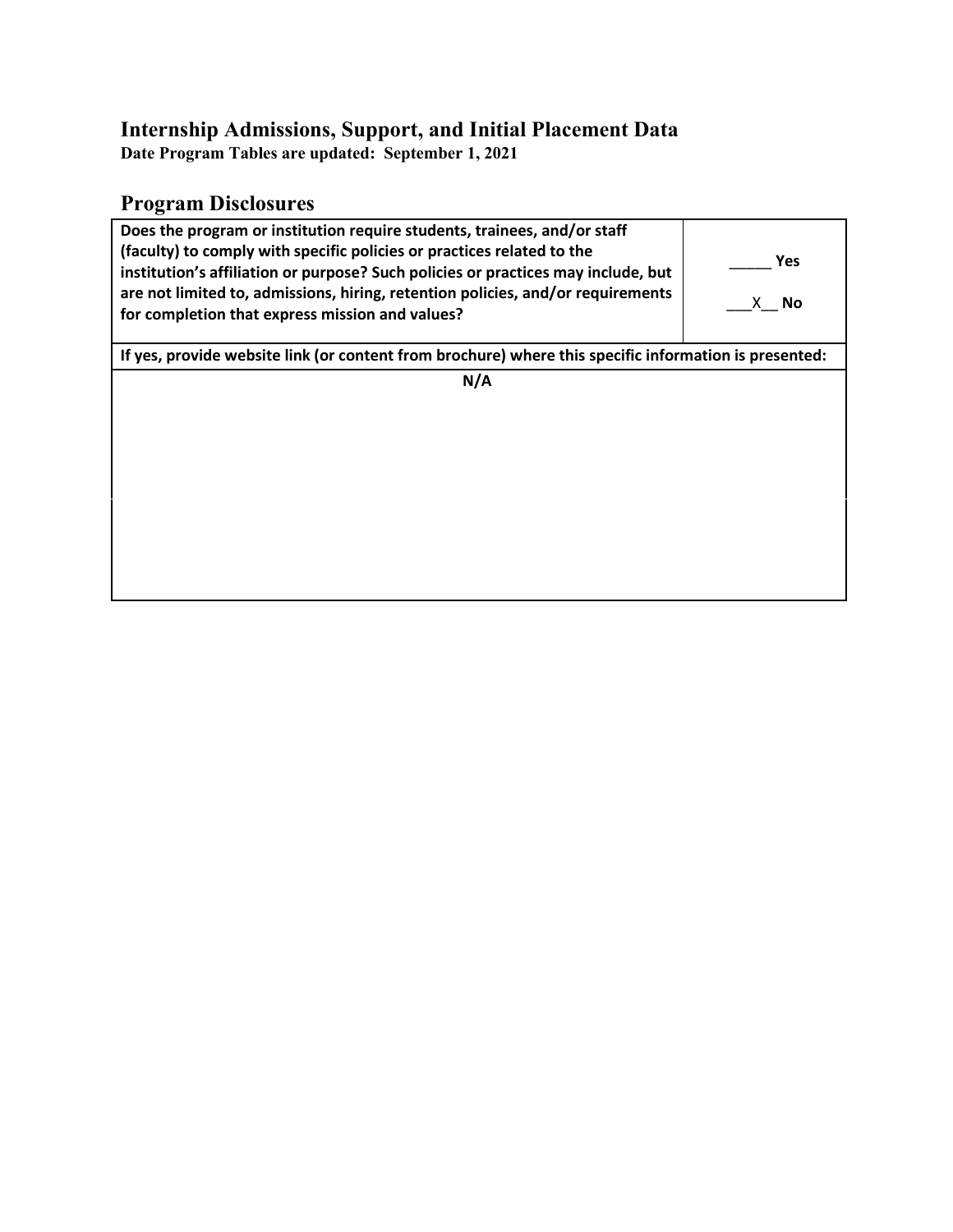## **Internship Program Admissions**

**Briefly describe in narrative form important information to assist potential applicants in assessing their likely fit with your program. This description must be consistent with the program's policies on intern selection and practicum and academic preparation requirements:**

The Lewisville ISD internship program began in 1994 and provides a planned sequence of training experiences, with a primary focus on assuring breadth and quality of training, designed to prepare interns to excel in the provision of psychological services across settings. Interns provide psychoeducational and psychological evaluation, consultation, and intervention services, including individual and family counseling, behavior management, crisis intervention, and training. The internship program exists within a large and diverse school district, offering considerable multicultural experiences and training, as well as multidisciplinary evaluation and consultation. The program consists of 2000 hours of training over a 12-month period, with at least 25% in direct client contact. Preference may be given to applicants with experience in schools, but the program welcomes applicants from a variety of graduate training programs (school, clinical, and/or counseling). The Lewisville ISD internship program highly values diversity amongst staff members, and strongly encourages individuals with diverse backgrounds to apply. Every prospective employee of Lewisville Independent School District must go through the District's employment and hiring process, which includes undergoing and passing a background check, before being allowed to work in the district. Employment guidelines are established by LISD Board Policy DBAA (Local), which is accessible at this link:

https://pol.tasb.org/Policy/Code/384?filter=DBAA . Lewisville ISD Board Policy states that the "District shall obtain criminal history record information on final candidates for employment. All District positions have the potential for contact with students. The District shall disqualify from employment a person whose criminal history indicates that the person poses a threat to students or employees. Consistent with business necessity, the District shall also disqualify from employment a person whose criminal history is otherwise inconsistent with the job duties of the position for which the person is being considered." Each criminal history is reviewed on a case by case situation and the "pass/fail" determination is made based on the type of infraction as well as the time and frequency of the infraction. LISD does not conduct pre-employment drug testing. Decisions regarding employment are made by the Chief Human Resource Officer and Executive Director of Human Resources. Each prospective employee is also required to complete an Employment Eligibility Verification Form (I-9) and produce documentation of their identity and authorization to work; presentation of their social security card is required for payroll purposes. The Lewisville ISD Psychology Internship Program requires each matched Intern to sign an "Internship Acceptance Form," acknowledging that their Internship appointment and employment with the District is contingent upon successfully completing the District's hiring process. Lewisville ISD reserves the right to refuse employment and/or terminate the contract of any intern who violates District policy, whose performance is deemed unsatisfactory, or upon notification by the intern's University that the intern has withdrawn from the University or is otherwise ineligible for the doctoral Psychology Internship Program.

**Does the program require that applicants have received a minimum number of hours of the following at time of application? If Yes, indicate how many:**

| Total Direct Contact Intervention Hours      | <b>Yes</b> | Amount: 250 |
|----------------------------------------------|------------|-------------|
| <b>Total Direct Contact Assessment Hours</b> | <b>Yes</b> | Amount: 250 |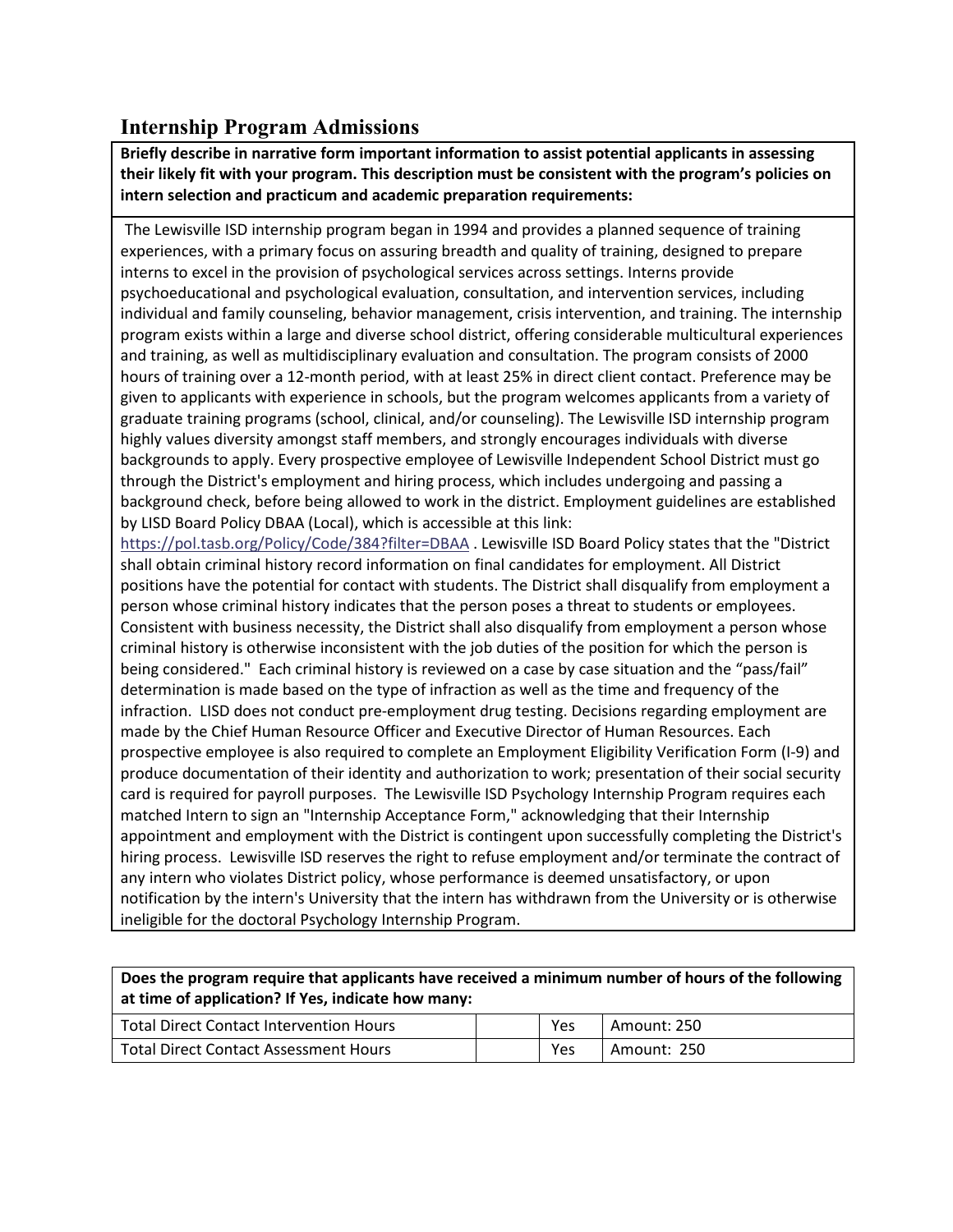#### **Describe any other required minimum criteria used to screen applicants:**

250 hours of formal supervision (both individual and in groups)

# **Financial and Other Benefit Support for Upcoming Training Year\***

| Annual Stipend/Salary for Full-time Interns                                                                                                                                                                                                                                                                                       | \$32,150   |    |  |  |  |
|-----------------------------------------------------------------------------------------------------------------------------------------------------------------------------------------------------------------------------------------------------------------------------------------------------------------------------------|------------|----|--|--|--|
| Annual Stipend/Salary for Half-time Interns                                                                                                                                                                                                                                                                                       |            | 0  |  |  |  |
| Program provides access to medical insurance for intern?                                                                                                                                                                                                                                                                          | <b>Yes</b> |    |  |  |  |
| If access to medical insurance is provided:                                                                                                                                                                                                                                                                                       |            |    |  |  |  |
| Trainee contribution to cost required?                                                                                                                                                                                                                                                                                            | Yes        |    |  |  |  |
| Coverage of family member(s) available?                                                                                                                                                                                                                                                                                           | <b>Yes</b> |    |  |  |  |
| Coverage of legally married partner available?                                                                                                                                                                                                                                                                                    | Yes        |    |  |  |  |
| Coverage of domestic partner available?                                                                                                                                                                                                                                                                                           |            | No |  |  |  |
| Hours of Annual Paid Personal Time Off (PTO and/or Vacation)                                                                                                                                                                                                                                                                      | 7 days     |    |  |  |  |
| Hours of Annual Paid Sick Leave                                                                                                                                                                                                                                                                                                   | N/A        |    |  |  |  |
| In the event of medical conditions and/or family needs that require extended                                                                                                                                                                                                                                                      |            |    |  |  |  |
| leave, does the program allow reasonable unpaid leave to interns/residents in                                                                                                                                                                                                                                                     |            |    |  |  |  |
| excess of personal time off and sick leave?                                                                                                                                                                                                                                                                                       | Yes        |    |  |  |  |
| Other Benefits (please describe): District provides 7 days of paid leave (personal days). Interns are<br>eligible for LISD employee benefits, including: health, dental, vision, and disability insurance; district life<br>insurance, teacher retirement deductions; optional sick leave bank; and hardship leave (if approved). |            |    |  |  |  |
| Psychology interns are non-exempt positions and paid on an hourly basis at the rate of \$16.16/hour and                                                                                                                                                                                                                           |            |    |  |  |  |
| an overtime rate of \$24.24 for hours worked over 40 in a work week. Based on working 2000 hours to                                                                                                                                                                                                                               |            |    |  |  |  |
| complete the internship, the annual salary is a minimum of \$32,150. If any of the 2000 hours worked                                                                                                                                                                                                                              |            |    |  |  |  |
| exceed 40 in a work week they are paid at time and a half which would increase the annual amount.                                                                                                                                                                                                                                 |            |    |  |  |  |

\*Note. Programs are not required by the Commission on Accreditation to provide all benefits listed in this table